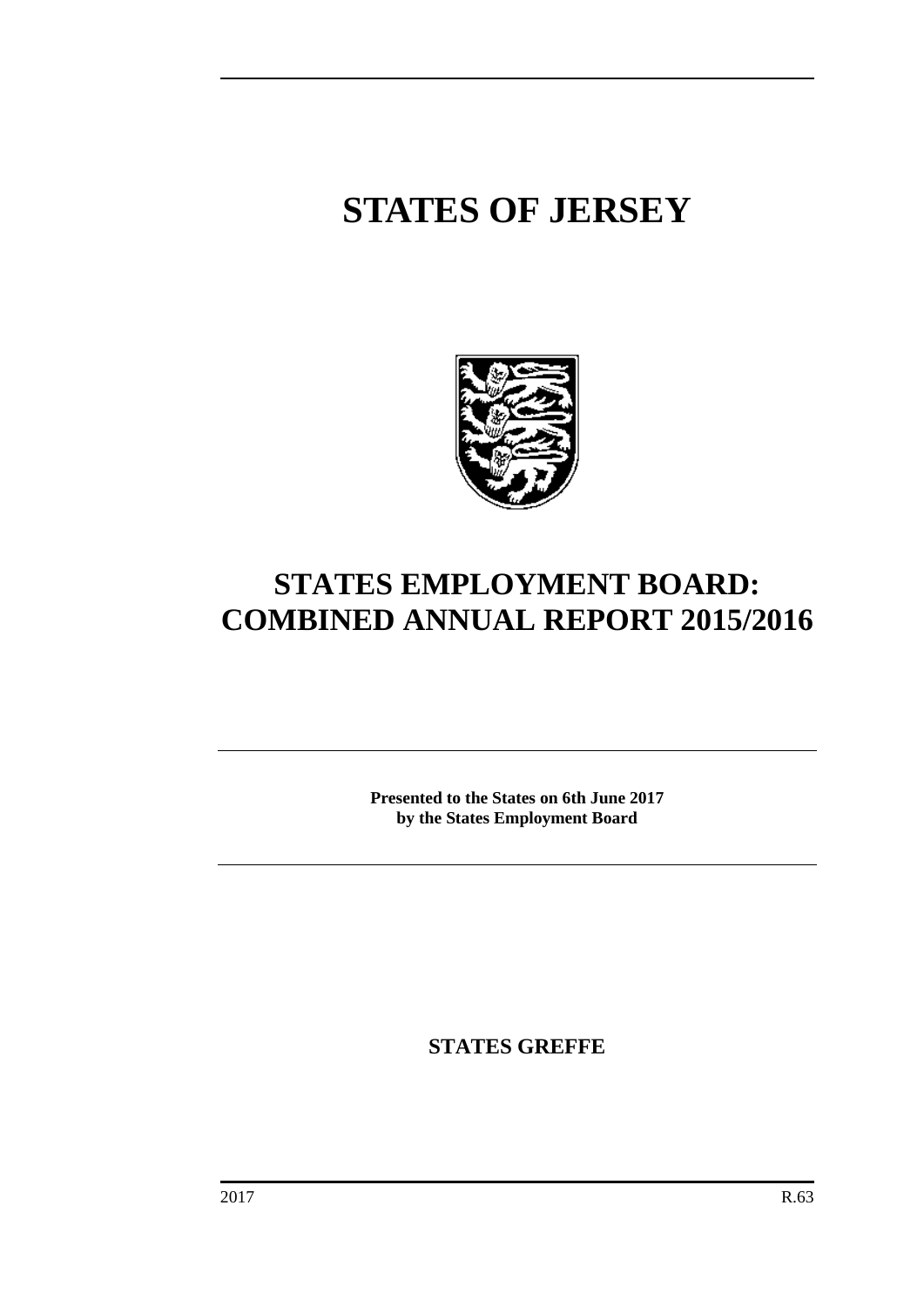#### **REPORT**

#### **1. The Constitution of the Board**

- 1.1 The Board from 1st January 2015 until 31st December 2016 consisted of the following members –
	- i. Senator I.J. Gorst, Chief Minister *(Chairman)*
	- ii. Senator A.K.F. Green, M.B.E.
	- iii. Senator A.J.H. Maclean
	- iv. Connétable J. Gallichan of St. Mary
	- v. Connétable M.P.S. Le Troquer of St. Martin.

During this period, B. Shears was appointed as Non-Executive Director and Adviser to the States Employment Board.

1.2 The States Greffe provides administrative support to the Board.

#### **2. The number of meetings held during the year**

2.1 In 2015, there were 24 meetings of the Board, one of which was conducted by e-mail. There were also 24 meetings of the Board in 2016, 5 of which were conducted by e-mail.

#### **3. A summary of key matters considered by the Board in 2015**

3.1 Public Sector Reform and Workforce Modernisation –

The Board gave continued attention to the employment considerations arising from the Reform of the Public Sector and the Workforce Modernisation programme.

- i. The Board recognised the significant contribution made by the Trade Unions and Staff Associations in engaging with the Workforce Modernisation programme, which had seen their representatives working constructively with the Employer. The Board recognised the positive foundations for partnership working that had been laid by the Collective Bargaining Framework and the Joint Council for Public Sector Unions and Associations.
- ii. The Board considered regular update reports regarding Workforce Modernisation, including proposals for the Reward Strategy for States employees and progress on Job Evaluation and the Terms and Conditions/Policy work-stream. The Board remained committed to the principles of fairness and equity that were being applied in the new Reward Framework.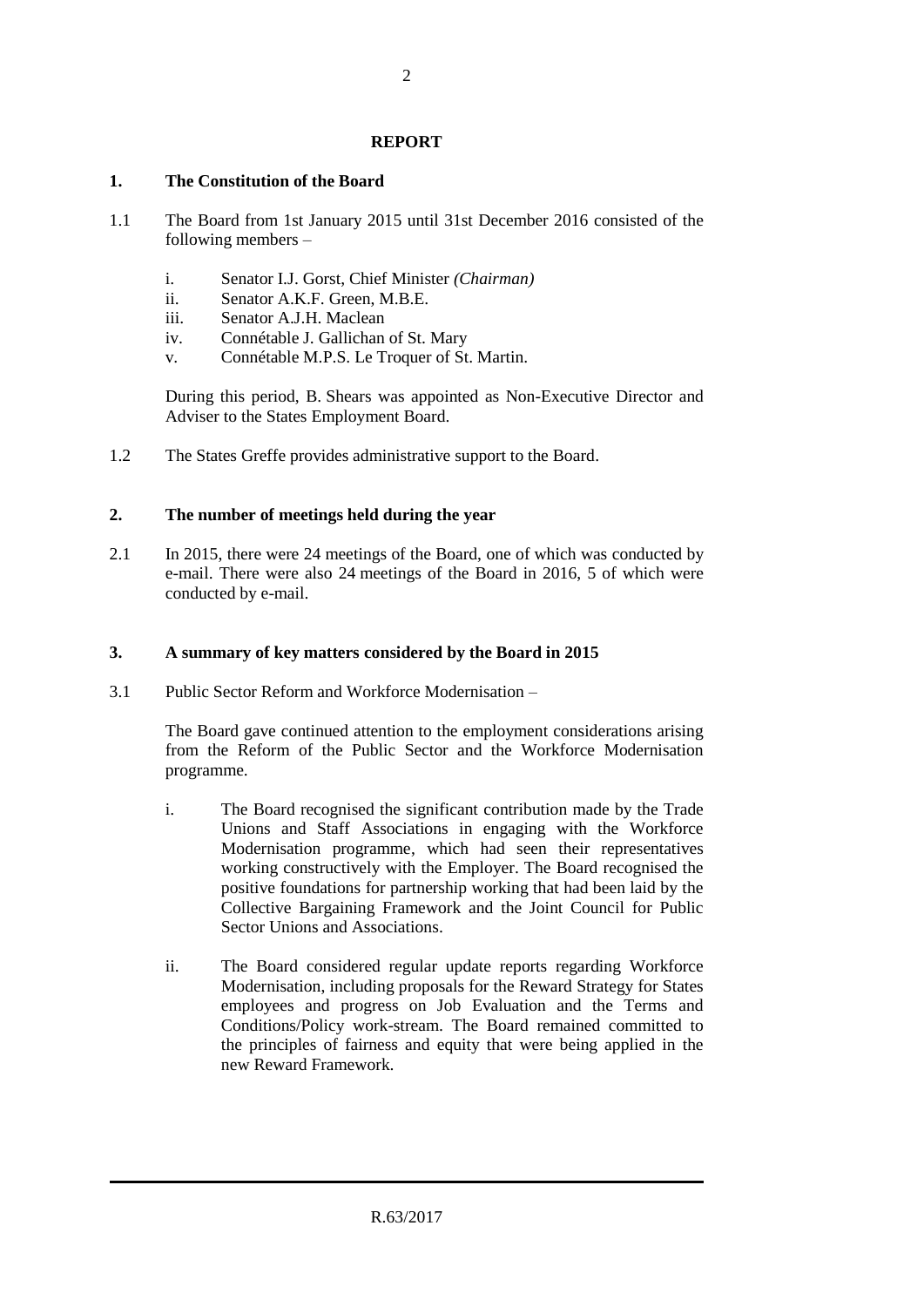- 3.2 The Board gave consideration to a number of issues regarding pay
	- i. With regard to the 2015 Pay Negotiations, the Board remained committed to maintaining dialogue with employee groups. The Board considered matters relating to budgetary arrangements for pay awards, given the constraints of the financial challenges facing the States.
	- ii. The Board received reports and gave consideration to matters relating to the pay of doctors.

#### 3.3 Pensions

- i. The Board received reports on and considered a number of matters in relation to: Pensions, Public Employees Contributory Retirement Scheme ("PECRS") and the Jersey Teachers' Superannuation Fund  $("JTSF") -$ 
	- General pension provisions
	- Admitted Body Status applications
	- Amendments to Regulations
	- Actuarial valuations for both schemes.
- ii. In considering future pension proposals, the Board received regular updates from the Treasurer of the States, the Pensions Project Director, and the Negotiator for pensions provisions on behalf of the Joint Negotiating Group.
- iii. The Board considered a number of proposals for new pensions legislation and amendments to existing Regulations. These included –
	- Draft Public Employees (Pension Scheme) Regulations and Draft Public Employees (Pensions) (Jersey) Law 2014 (Appointed Day) Act 201-: update.
	- Draft Public Employees (Pensions) (Jersey) Law 201-: Joint Uniformed Services Association Claim *re* PECRS final offer – presentation.
- iv. The Board agreed to the request of the Committee of Management to bring both the PECRS and the JTSF into line with the relevant income tax legislation.
- v. The Board considered proposals for the Doctors' Incapacity Retirement Framework.
- vi. The Board reviewed proposals for Ill-Health Retirement under the CARE scheme proposals.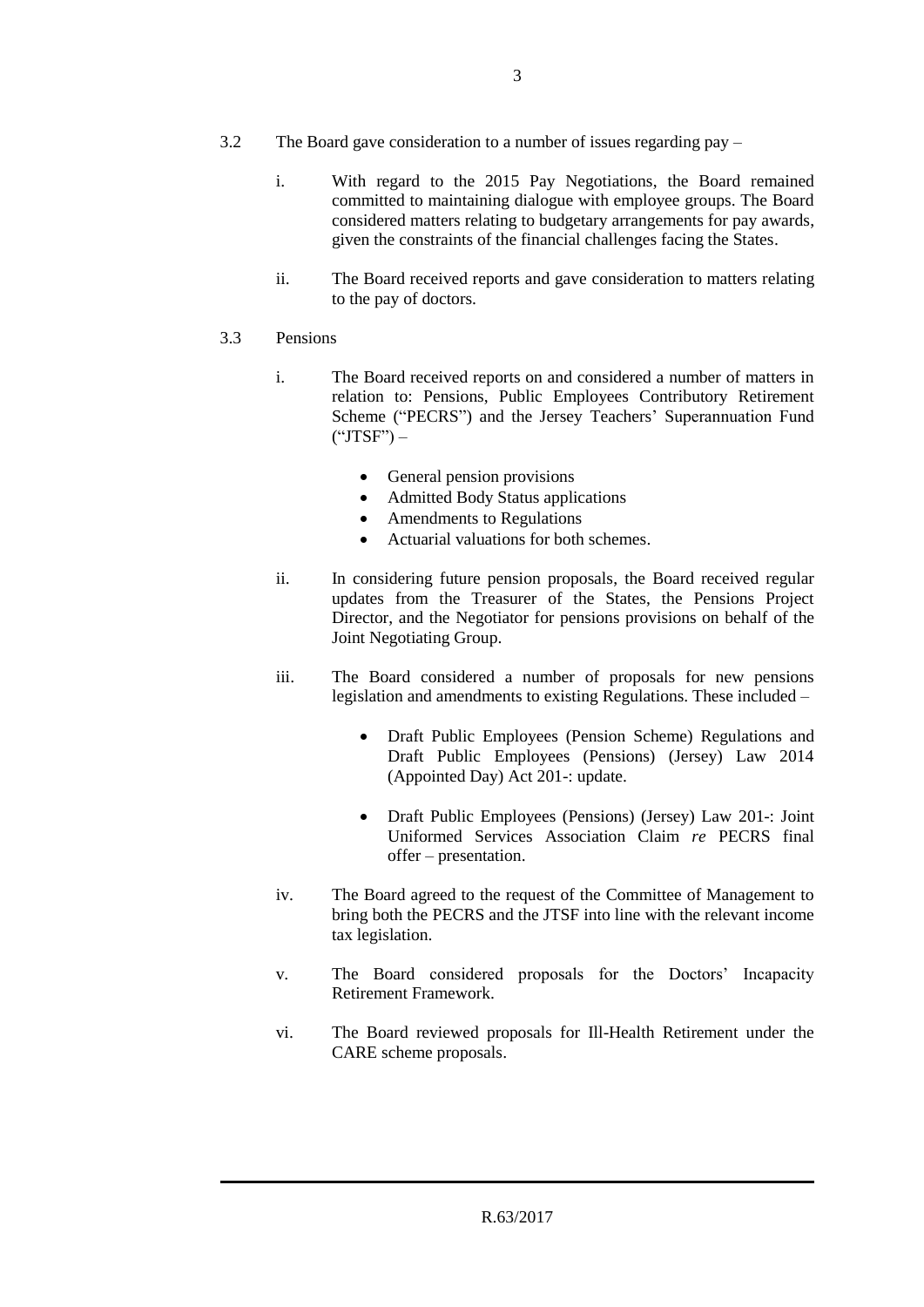3.4 Pay and Remuneration over £100,000 [\(P.59/2011\)](http://www.statesassembly.gov.je/AssemblyPropositions/2011/16153-12952-1842011.pdf)

Pursuant to the adoption by the States Assembly, on 8th June 2011, of P.59/2011, entitled ["Salaries over £100,000: process for review and scrutiny"](http://www.statesassembly.gov.je/AssemblyPropositions/2011/16153-12952-1842011.pdf), the Board received a number of applications for appointments to be made where the remuneration for the post attracted a salary of over £100,000. (The report on P.59 applications is appended to this document.)

3.5 Public Sector Salaries

The Board endorsed a report for presentation to the States Assembly entitled 'Remuneration of States Employees: 2014', which was incorporated into the States of Jersey Financial Report and Accounts 2015.

- 3.6 Jersey Appointments Commission
	- i. The Board reviewed the method of compensation for the Commissioners, with immediate effect for new Commissioners.
	- ii. The Board received the Annual Report of the Commission and agreed that the Chief Minister should present the finalised report to the States Assembly.
	- iii. The Board endorsed the appointment of Ms. G. Liew as a Commissioner.
- 3.7 Voluntary Release Schemes
	- i. The Board received approved and received regular updates on the 2015 Voluntary Release Scheme, being cognisant of the need for savings.
	- ii. The Board approved the opening of a further voluntary release scheme for 2016.
- 3.8 Memorandum of Understanding

With regard to the Memorandum of Understanding (an agreement to review persons excluded or suspended from duty as a result of potentially concurrent internal disciplinary and criminal investigatory procedures), the Board noted continued use of this forum as an effective and appropriate means of reviewing and managing such cases.

3.9 Codes and Policies

The Board noted the review of a number of policy matters, including –

- i. Draft Redundancy Policy and rates for redundancy
- ii. Voluntary Release Schemes.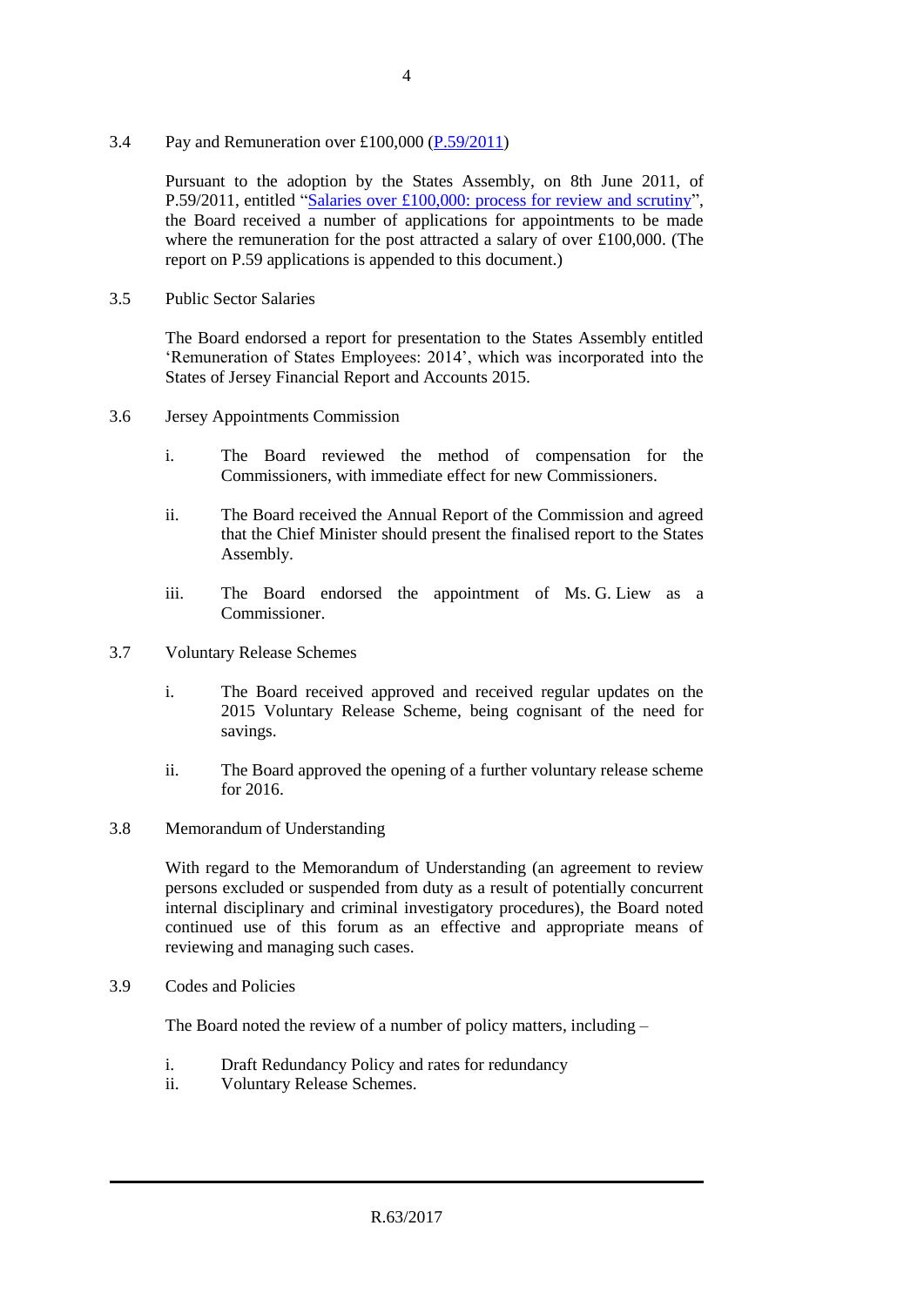#### **4. A summary of key matters considered by the Board in 2016**

4.1 Codes of Practice

The Board considered and approved the Codes of Practice which had been introduced in compliance with the Employment of States of Jersey Employees (Jersey) Law 2005. The Board, following the recommendations of the Comptroller and Auditor General, agreed that the Codes of Practice would form part of the States of Jersey corporate governance and risk structure. The following Codes of Practice were established and issued –

- i. Recruitment and selection
- ii. Employee development
- iii. Health, safety and well-being
- iv. Employment Relations and engagement
- v. Reward<br>vi Equalitie
- Equalities and diversity
- vii. Terms and conditions of employment
- viii. Performance management.

As the Codes are enshrined in law, there is now a legal requirement for senior officers to implement and comply with the Codes.

- 4.2 The Board established a Sub-Committee for organisational change, recognising the unprecedented level of change occurring within the States of Jersey. This included the need to give consideration to outsourcing, and compulsory and voluntary redundancy programmes. The Sub-Committee membership comprised the current non-Ministerial members of the Board, plus 2 non-Ministerial States Members, Deputies T.A. Vallois and R. Labey, nominated by the Chief Minister.
- 4.3 Public Sector Reform and Workforce Modernisation

The Board gave continued attention to the employment considerations arising from the Reform of the Public Sector and the Workforce Modernisation programme.

- i. The Board acknowledged the continued engagement and professionalism of the contribution made by the Trade Unions and Staff Associations with regard to the Workforce Modernisation programme. They were appreciative of the way in which they worked constructively with the Employer. The Board acknowledged the progress made through partnership working established through the Collective Bargaining Framework and the Joint Council for Public Sector Unions and Associations.
- ii. The Board received regular update reports regarding Workforce Modernisation, including proposals for both the Executive Workforce and the general workforce modernisation affecting Civil Servants, Manual Workers, Nurses and other related pay-groups. The Board were pleased to note that principles of fairness and equity were key factors in the development of the new Reward Framework.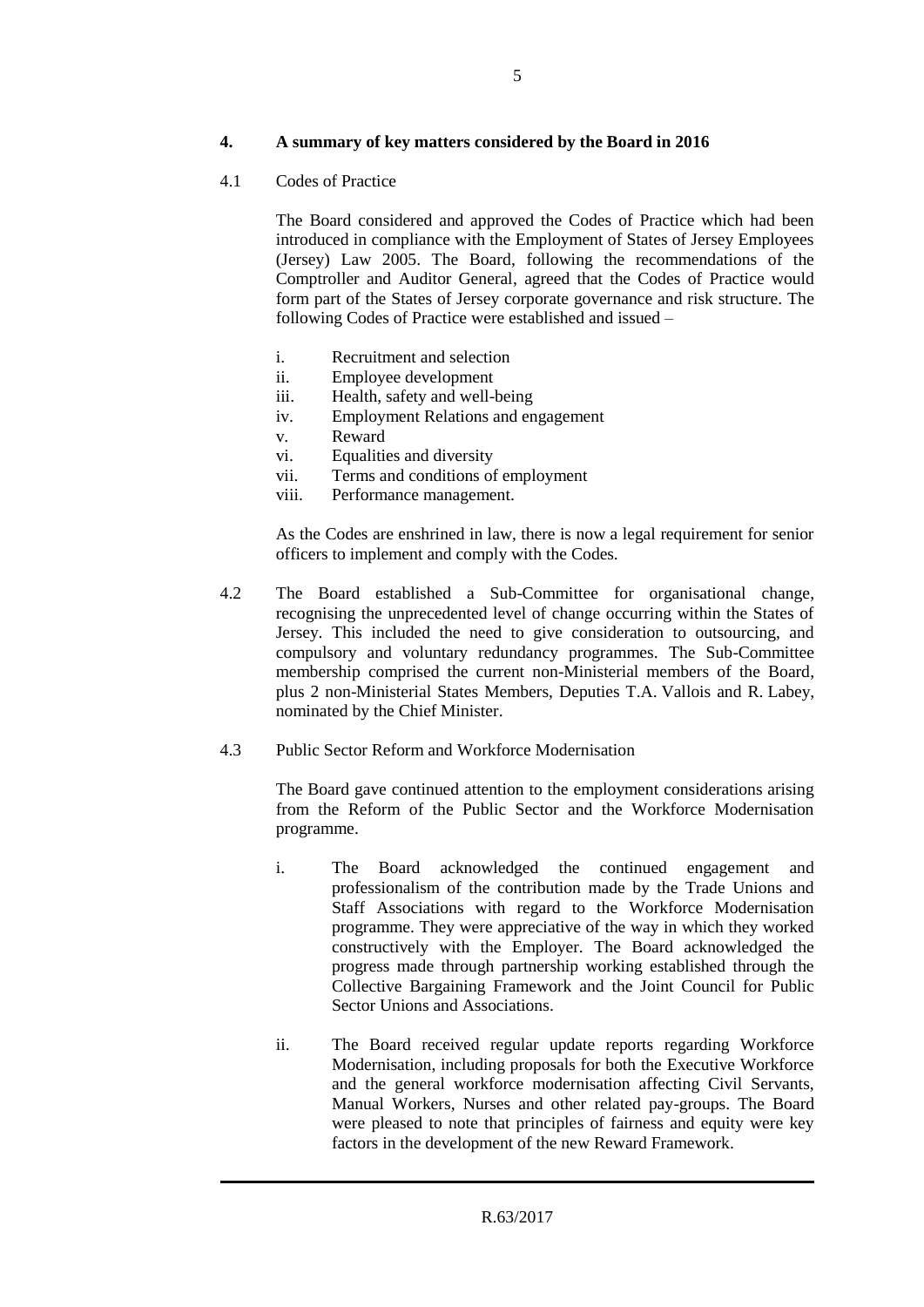- iii. The Board also agreed and recommended to the Council of Ministers a revised mandate for Workforce Modernisation.
- iv. The Board were briefed on the outline timelines for the Uniformed Services Workforce Modernisation Review.
- 4.4 Pay

The Board gave consideration to a number of issues regarding pay.

- i. With regard to the 2015 Pay Negotiations (which continued to be a matter for discussion in 2016), the Board remained committed to maintaining dialogue with employee groups during further negotiations. The Board acknowledged that the funding arrangements for pay awards were set by the Medium Term Financial Plan and that these remained unchanged.
- ii. The Board received further updates on the pay negotiations which further included discussion on pay for 2016. The Board sought to communicate the position on pay with all employees.
- iii. The Board received reports and gave consideration to matters relating to the pay of doctors.
- 4.5 Pensions
	- i. The Board received reports on and considered a number of matters in relation to Pensions, PECRS, JTSF and the Public Employees' Pension Scheme ("PEPS") –
		- General Pension provisions
		- Appointment of the Admitted Employer Representative for PEPS
		- Appointment to the Board of Management: Representative for **JTSF**
		- Amendments to Regulations and Orders
		- Appointment of Actuaries for PECRS, JTSF and PEPS
		- Ill-health Retirement Appeals process (PECRS).
	- ii. In considering future pension proposals, the Board received regular updates from the Treasurer of the States, the Pensions Project Director, and the Negotiator for pensions provisions on behalf of the Joint Negotiating Group.
	- iii. The Board considered a number of proposals for new pensions legislation and amendments to existing Regulations. These included –
		- PECRS: transfers out
		- Draft PEPS Regulations and Appointed Day Act: CARE Scheme – Fire and Rescue Service
		- JTSF amendments to Orders.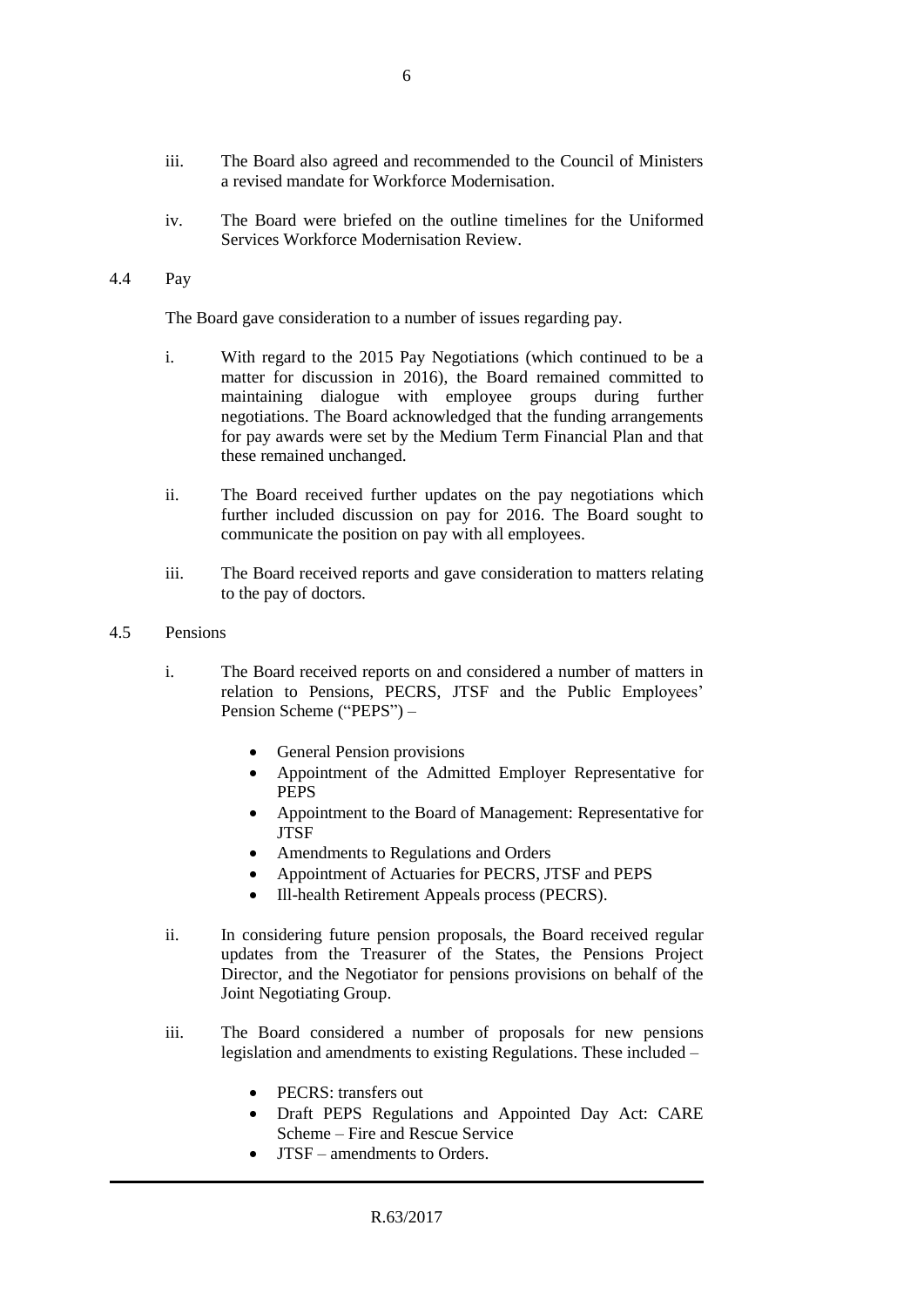#### 4.6 Pay and Remuneration over £100,000 [\(P.59/2011\)](http://www.statesassembly.gov.je/AssemblyPropositions/2011/16153-12952-1842011.pdf)

Pursuant to the adoption by the States Assembly, on 8th June 2011, of P.59/2011, entitled ["Salaries over £100,000: process for review and scrutiny"](http://www.statesassembly.gov.je/AssemblyPropositions/2011/16153-12952-1842011.pdf), the Board received a number of applications for appointments to be made where the remuneration for the post attracted a salary of over £100,000. (The report on P.59 applications is appended to this document.)

#### 4.7 Public Sector Salaries

The Board endorsed a report for presentation to the States Assembly entitled 'Remuneration of States Employees: 2015', which was incorporated into the States of Jersey Financial Report and Accounts 2016.

- 4.8 Jersey Appointments Commission
	- i. The Board received the Annual Report of the Commission and agreed that the Chief Minister should present the finalised report to the States Assembly.
	- ii. The Board endorsed the re-appointment of Professor E. Sallis as a Commissioner.
	- iii. The Board agreed the drafting of the Jersey Appointments Commission's: Draft Employment of States of Jersey Employees (Amendment No. 8) (Jersey) Regulations 201-; and also gave their approval to lodge *au Greffe* the Draft Appointments Commission (Miscellaneous Amendments) (Jersey) Law 201-.
	- iv. The Board approved the Guidelines for the recruitment of Senior States Employees, appointees and members of independent bodies.
- 4.9 Health and Safety

The Board received a report on an investigation into an accident which had taken place at the Health and Social Services Department, and noted the action taken.

4.10 Travel and Expenses

The Board received reports regarding travel and expenses of officers in the States of Jersey and noted that appropriate action was taken.

4.11 Redundancy Programme

The Board received a report on the 2016 Redundancy programme for Voluntary and Compulsory Redundancy of employees. The Board requested that the scheme remain open in order to support further organisational changes.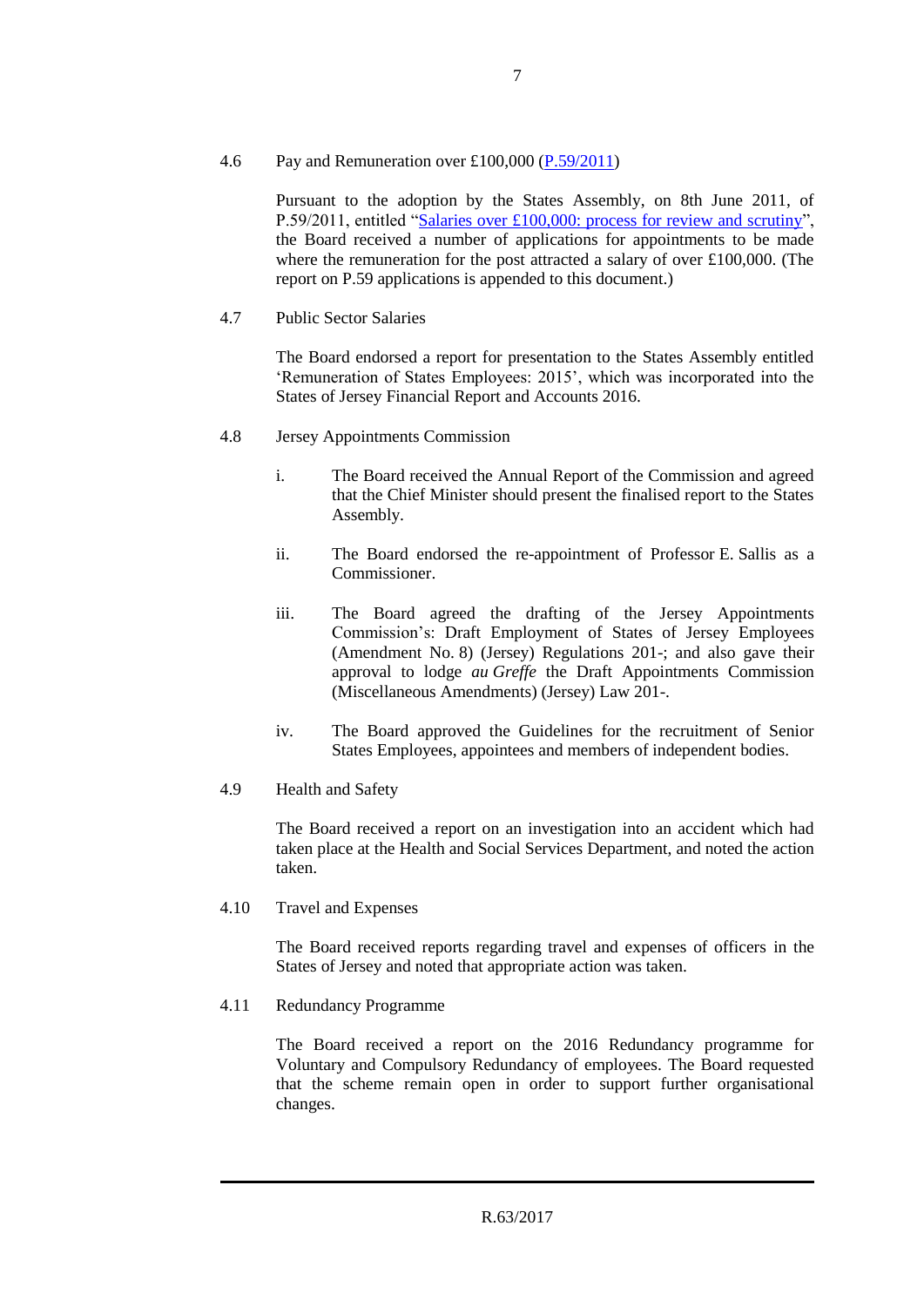#### **5. Miscellaneous matters**

- 5.1 The Board considered a number of miscellaneous matters, including the following –
	- i. Succession planning for the post of Head of the Public Service: Chief Executive Officer
	- ii. Staff retirements and extensions to contracts<br>iii. Report on management training
	- iii. Report on management training<br>iv. Arrangements for Liberation Da
	- iv. Arrangements for Liberation Day<br>v. Funding of redundancy payments
	- v. Funding of redundancy payments<br>vi. Information Services transformation
	- Information Services transformation
	- vii. Various employment matters.

#### **6. Key manpower Statistics**

6.1 Attached at Appendix 1 are key manpower statistics for 2015 and 2016.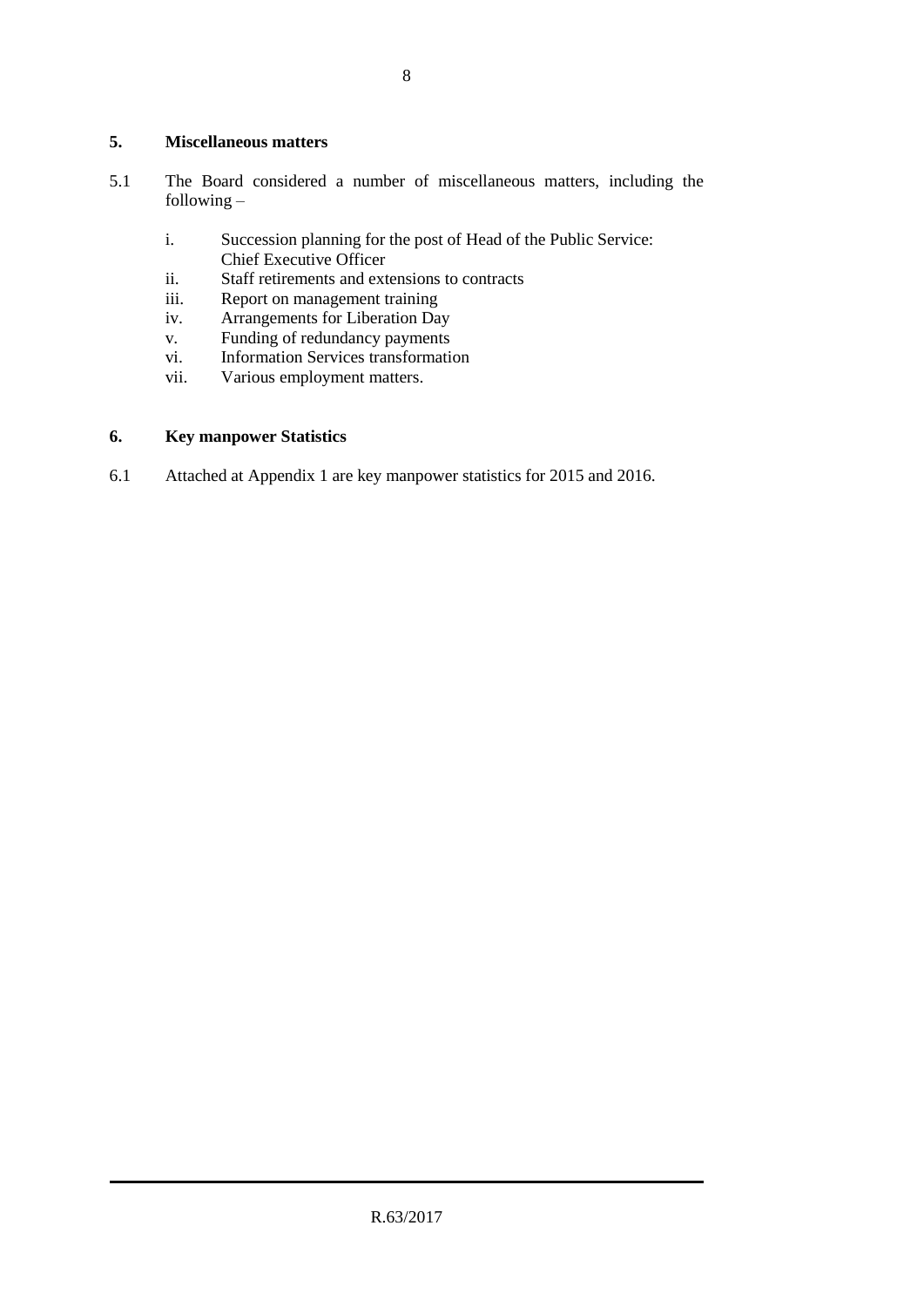#### **Key Manpower Statistics**

#### **Headcount (the number of people actually in post as at 31st December 2015):**

Changes to internal HR Reporting parameters will now include staff covering periods of absence, as well as the following departments –

- $\triangleright$  Jersey Car Parks
- Jersey Fleet Management
- $\triangleright$  Non-Ministerial SFB Overseas Aid
- $\triangleright$  States Assembly.

| <b>Department</b>                                 | <b>Headcount</b> |
|---------------------------------------------------|------------------|
| Chief Minister's                                  | 233              |
| Environment                                       | 115              |
| Economic Development                              | 30               |
| <b>Education, Sport and Culture</b>               | 2,133            |
| <b>Health and Social Services</b>                 | 2,625            |
| Home Affairs                                      | 662              |
| Non-Ministerial SFB - Overseas Aid                | $\overline{2}$   |
| Non-Ministerial States-funded                     | 235              |
| Social Security                                   | 252              |
| <b>Transport and Technical Services</b>           | 439              |
| <b>Treasury and Resources</b>                     | 240              |
| Sub-Total $(1)$                                   | 6,966            |
| Less employees with a role in more than one dept. | $-25$            |
| Sub-Total (2)                                     | 6,941            |

| <b>Trading Bodies</b>          | <b>Headcount</b> |
|--------------------------------|------------------|
| Jersey Car Parks               |                  |
| <b>Jersey Fleet Management</b> |                  |
| Sub-Total (3)                  |                  |

**Grand Total 6,983** 

#### **Assumptions:**

All figures have come from the central HRIS (Human Resources Information System); the above figures do not include the following departments –

- Jersey Ports
- $\triangleright$  Housing.

The above departments are not included as they have now incorporated into private companies.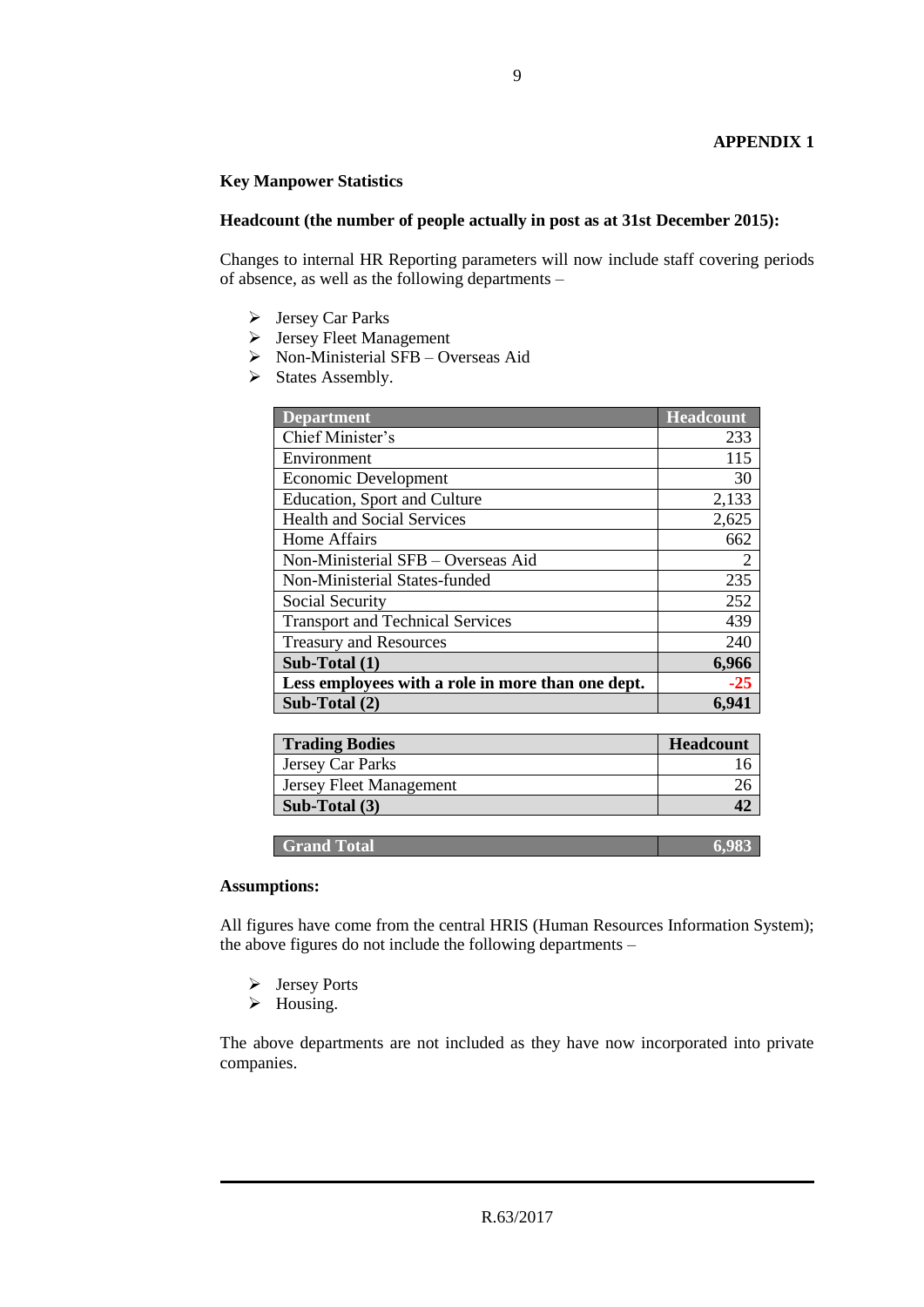| <b>Staff Grouping</b>               | <b>Headcount</b> |
|-------------------------------------|------------------|
| Civil Servants                      | 136              |
| <b>Energy from Waste Operations</b> |                  |
| <b>Health and Social Services</b>   | 311              |
| Education                           | 88               |
| <b>Uniformed Services</b>           |                  |
| Others                              | 14               |
| <b>Grand Total</b>                  | 557              |

**"Licensed" category employees (the number of employees, as at 31st December 2015, with a 'licensed' category housing licence (previously "JJ")):**

**Non-locally qualified registered employees (the number of employees as at 31st December 2016, non-locally qualified under the Control of Housing and Work (Jersey) Law 2012:**

68 or 1.0% of the reported Headcount above.

#### **Sickness Absence 2015**

| Percentage of total possible days lost to sickness absence | 3.8%          |  |
|------------------------------------------------------------|---------------|--|
| Average number of days lost to sickness per employee       | 8.4           |  |
| Ratio of certified to uncertified absence                  | 70.7% / 29.3% |  |

#### **Attrition (Turnover) 2015**

(The movement out of established posts)

| Internal Movements (between States departments) | 1.1%  |
|-------------------------------------------------|-------|
| External movements (leaving States employment)  | 10.9% |
| Total Attrition during 2015                     | 12.0% |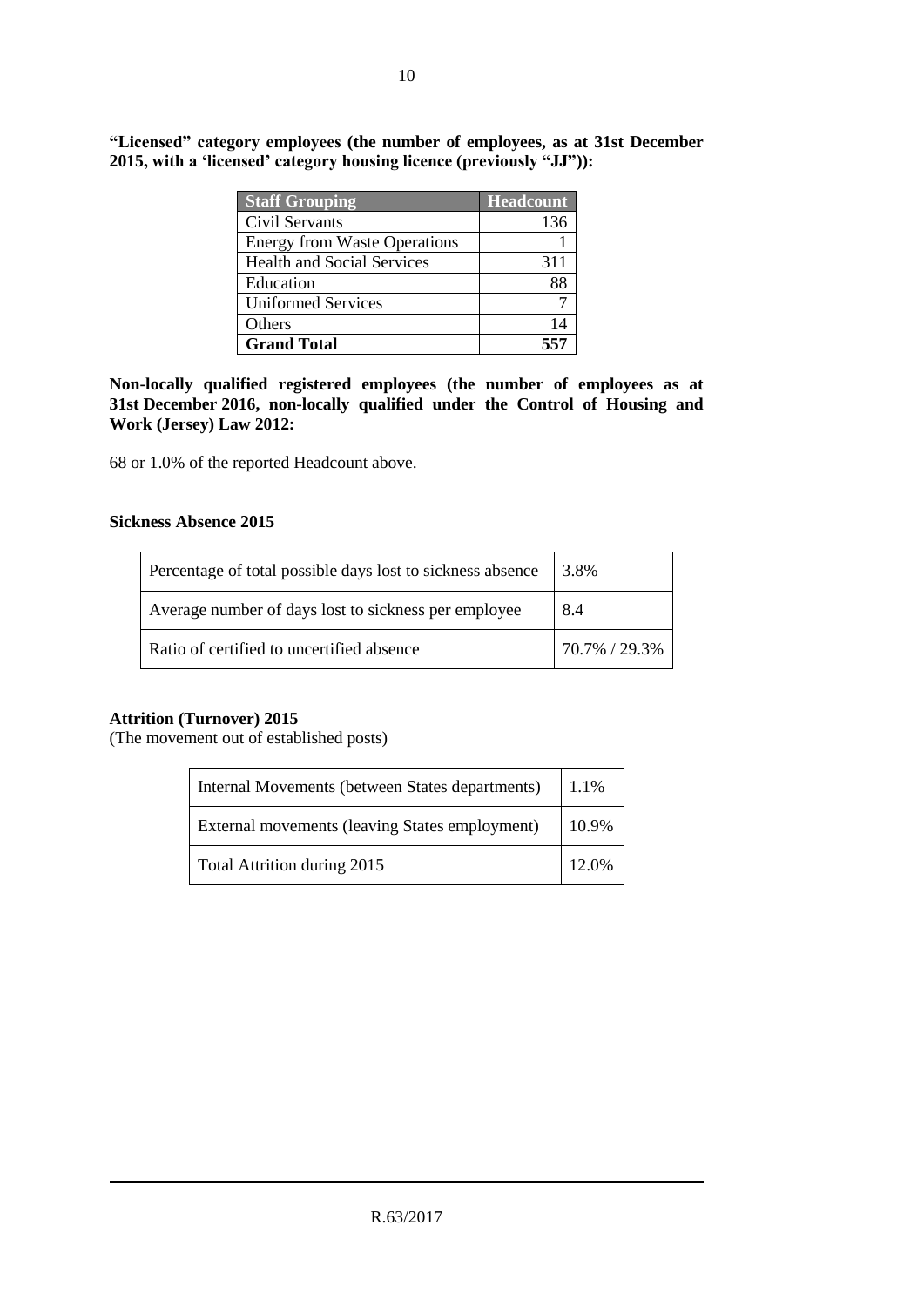#### **Headcount (the number of people actually in post as at 31st December 2016):**

Changes to internal HR Reporting parameters will now include staff covering periods of absence, as well as the following departments –

- Jersey Car Parks
- Jersey Fleet Management
- Non-Ministerial SFB Overseas Aid
- $\triangleright$  States Assembly.

| <b>Department</b>                          | <b>Headcount</b> |
|--------------------------------------------|------------------|
| Chief Minister's Department -              | 208              |
| Community and Constitutional Affairs (CCA) | 670              |
| Department for Infrastructure              | 372              |
| Department of the Environment              | 120              |
| <b>Economic Development</b>                | 125              |
| <b>Education, Sport and Culture</b>        | 1,949            |
| <b>Health and Social Services</b>          | 2,564            |
| Non-Ministerial States-funded              | 208              |
| Social Security                            | 245              |
| <b>States Assembly</b>                     | 28               |
| <b>Treasury and Resources</b>              | 188              |
| Sub-Total $(1)$                            |                  |

| <b>Trading Bodies</b>                             | Headcount |
|---------------------------------------------------|-----------|
| Jersey Car Parks                                  |           |
| Jersey Fleet Management                           |           |
| Sub-Total $(2)$                                   |           |
|                                                   |           |
| Less employees with a role in more than one dept. |           |
|                                                   |           |

**Grand Total 6,706** 

#### **Assumptions:**

All figures have come from the central HRIS (Human Resources Information System); the above figures do not include the following departments –

- Jersey Ports
- > Housing.

The above departments are not included as they have now incorporated into private companies.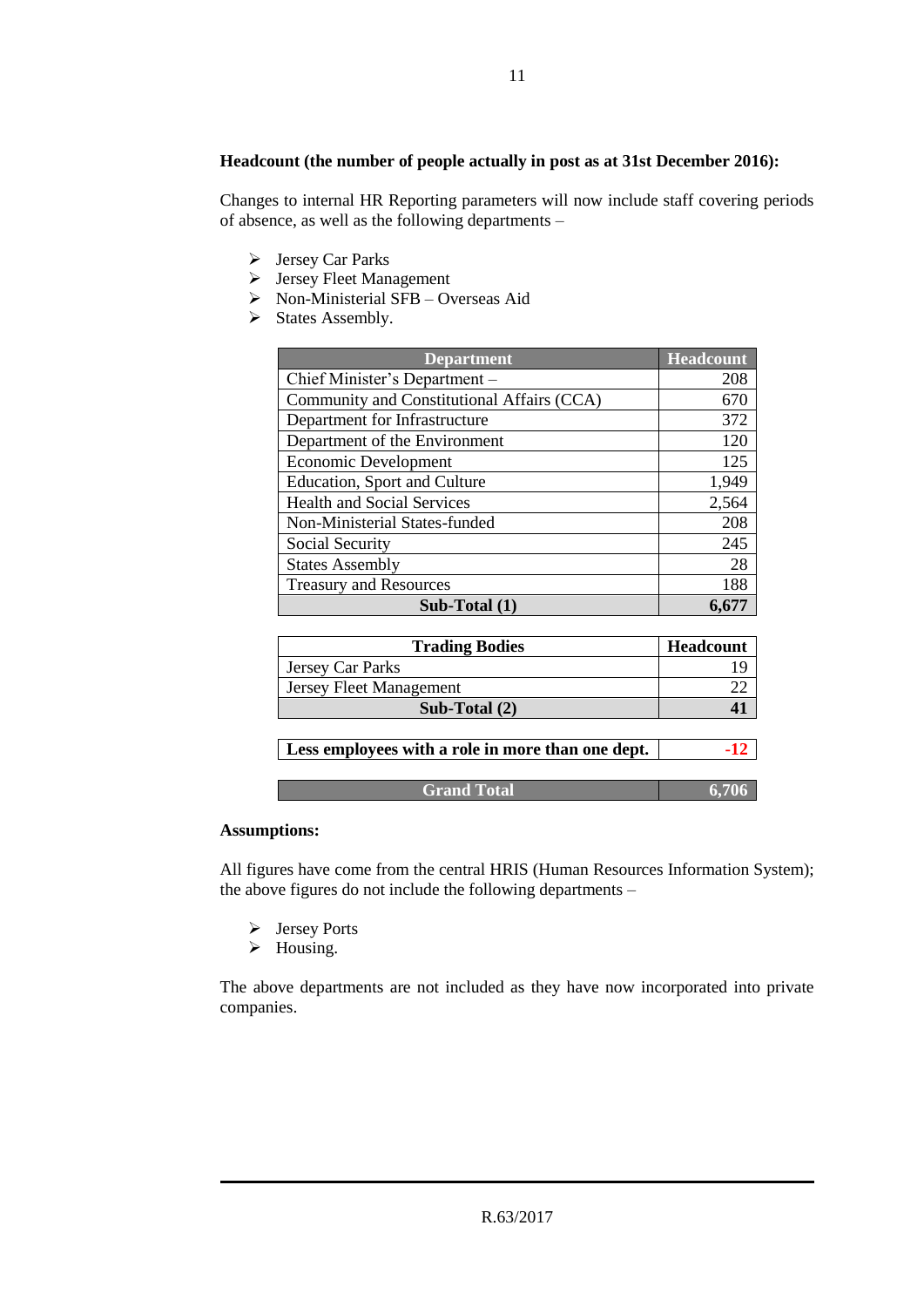| <b>Staff Grouping</b>               | <b>Headcount</b> |
|-------------------------------------|------------------|
| Civil Servants                      | 126              |
| <b>Energy from Waste Operations</b> |                  |
| <b>Health and Social Services</b>   | 286              |
| Education                           | 100              |
| <b>Uniformed Services</b>           |                  |
| Others                              | 20               |
| <b>Grand Total</b>                  |                  |

**"Licensed" category employees (the number of employees, as at 31st December 2016, with a 'licensed' category housing licence (previously "JJ")):**

**Non-locally qualified registered employees (the number of employees as at 31st December 2016, non-locally qualified under the Control of Housing and Work (Jersey) Law 2012:**

|                             | <b>Headcount</b> % of Staff |         |
|-----------------------------|-----------------------------|---------|
| <b>Registered Staff:</b> 76 |                             | $1.1\%$ |

#### **Sickness Absence 2016**

| Percentage of total possible days lost to sickness absence | 4.0%          |  |
|------------------------------------------------------------|---------------|--|
| Average number of days lost to sickness per employee       | 8.9           |  |
| Ratio of certified to uncertified absence                  | 71.1% / 28.2% |  |

#### **Attrition (Turnover) 2016**

(The movement out of established posts)

| Internal Movements (between States departments) |       |  |  |
|-------------------------------------------------|-------|--|--|
| External movements (leaving States employment)  | 12.4% |  |  |
| Total Attrition during 2016                     | 13.7% |  |  |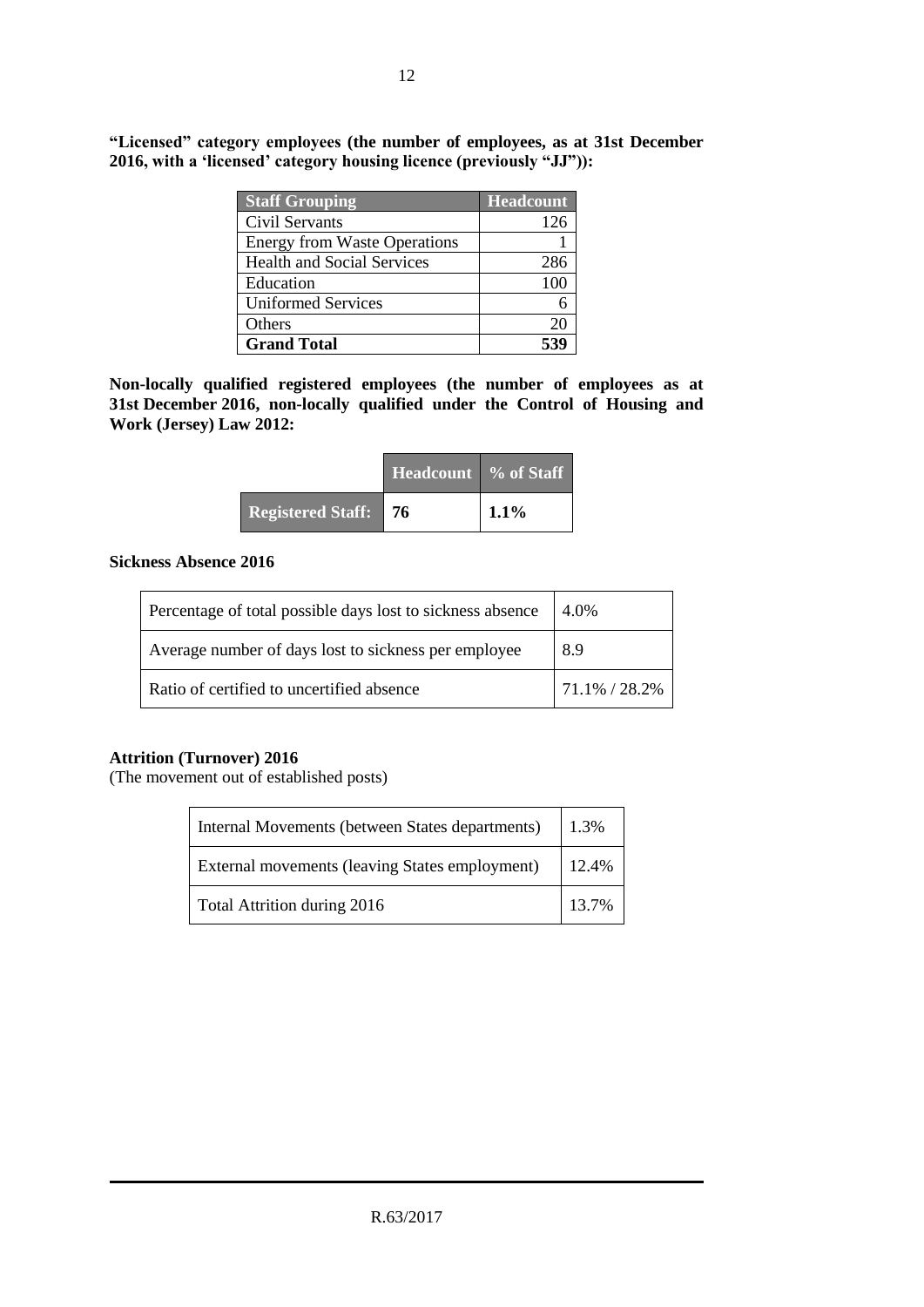#### **STATES EMPLOYMENT BOARD**

#### **P.59/2011: REPORT FOR STATES MEMBERS**

#### **Background**

The P.59 process has now been in place since June 2011, following the adoption by the States, on 8th June 2011, of Proposition [P.59/2011,](http://www.statesassembly.gov.je/AssemblyPropositions/2011/16153-12952-1842011.pdf) entitled ["Salaries over](http://www.statesassembly.gov.je/AssemblyPropositions/2011/16153-12952-1842011.pdf)   $£100,000$ : process for review and scrutiny". This resulted in the approval and reporting of all posts at Civil Service Grade 15 equivalent and above which are being replaced, or where there is a significant change to an existing senior post that fits into this category.

Formal approval for P.59 requests from departments must be granted by the SEB or by delegated authority from the Chief Executive. Where recruitment to a post is necessary this cannot be undertaken until approval is given.

Where appropriate, the Jersey Appointments Commission is involved in the recruitment to these posts once approval has been given. The SEB has been mindful of the need to ensure that adequate provision is made for succession planning when giving approval to applications.

A full job description is required to support each P.59 submission, together with a person specification, organisation chart and a current job evaluation. Salary data, including any benchmarking data, is provided to ensure informed approval is made by the SEB.

The SEB has been keen to ensure that wherever possible, appointments to posts are drawn from the local market.

#### **Activity Report: January – December 2015**

During this period, a total of 15 applications under P.59/2011 were submitted to the SEB for their consideration. (See attached table for reference and detail.) All applications were approved and none were refused. Seven applications were approved by the Chief Executive under delegated authority from the SEB; 12 were for existing posts.

An application for 3 new posts was considered, 2 within the Chief Minister's Department and one for a Hospital Consultant in Health and Social Services. Two applications for existing posts were for extensions to existing contracts, and one was for an existing post whose job content had been revised.

A comparison table of application made in in previous years (2011–2015) is included for comparison. There is a rise in applications (5) from 2014 (9).

The rationale for payment in all cases was based on current job evaluation, relevant benchmarking information, and prevailing market forces.

An analysis of all applications made under P.59/2011 is used to inform work on succession planning, senior manager compensation, performance management, and retention and recruitment planning.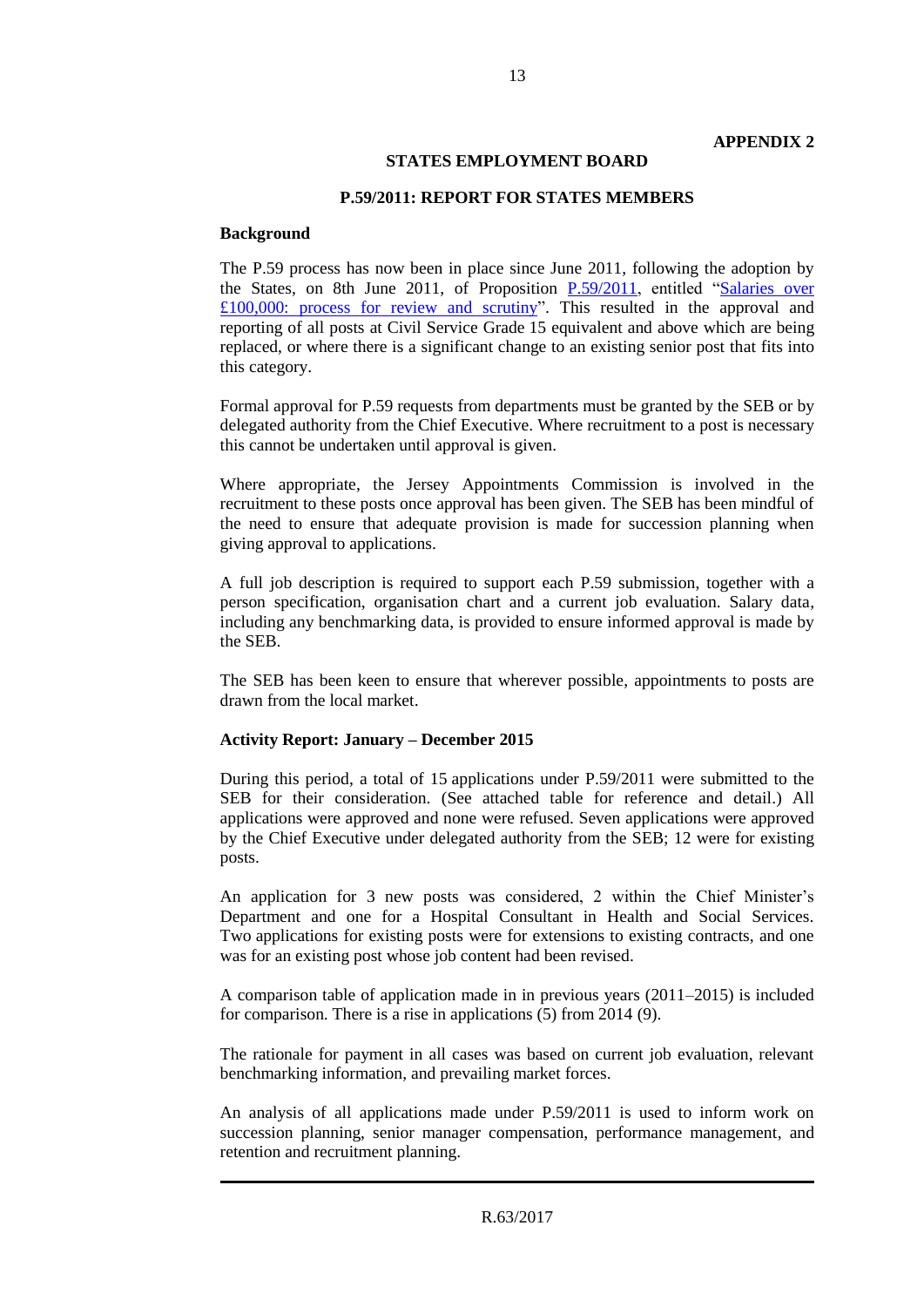#### **Activity Report: January – December 2016**

During this period, a total of 11 applications under P.59/2011 were submitted to the SEB for their consideration. (See attached table for reference and detail.) All applications were approved and none were refused. Five applications were approved by the Chief Executive under delegated authority from the SEB; all of these were for existing posts.

One application for a new post was considered, which was a consultant in Health and Social Services. A total of 7 applications were from Health and Social Services, and 6 of these were for consultant posts. Two applications were received from the Law Officers' Department, one of which was for a short-term contract post. Two applications were received from the Chief Minister's Department, one of which was for the post of Chief Executive Officer.

A comparison table of applications made in in previous years (2011–2016) is included for comparison. There was a drop in applications from 15 in 2015 to 11 in 2016.

The rationale for payment in all cases was based on current job evaluation, relevant benchmarking information, and prevailing market forces.

An analysis of all applications made under P.59/2011 is used to inform work on succession planning, senior manager compensation, performance management and retention and recruitment planning.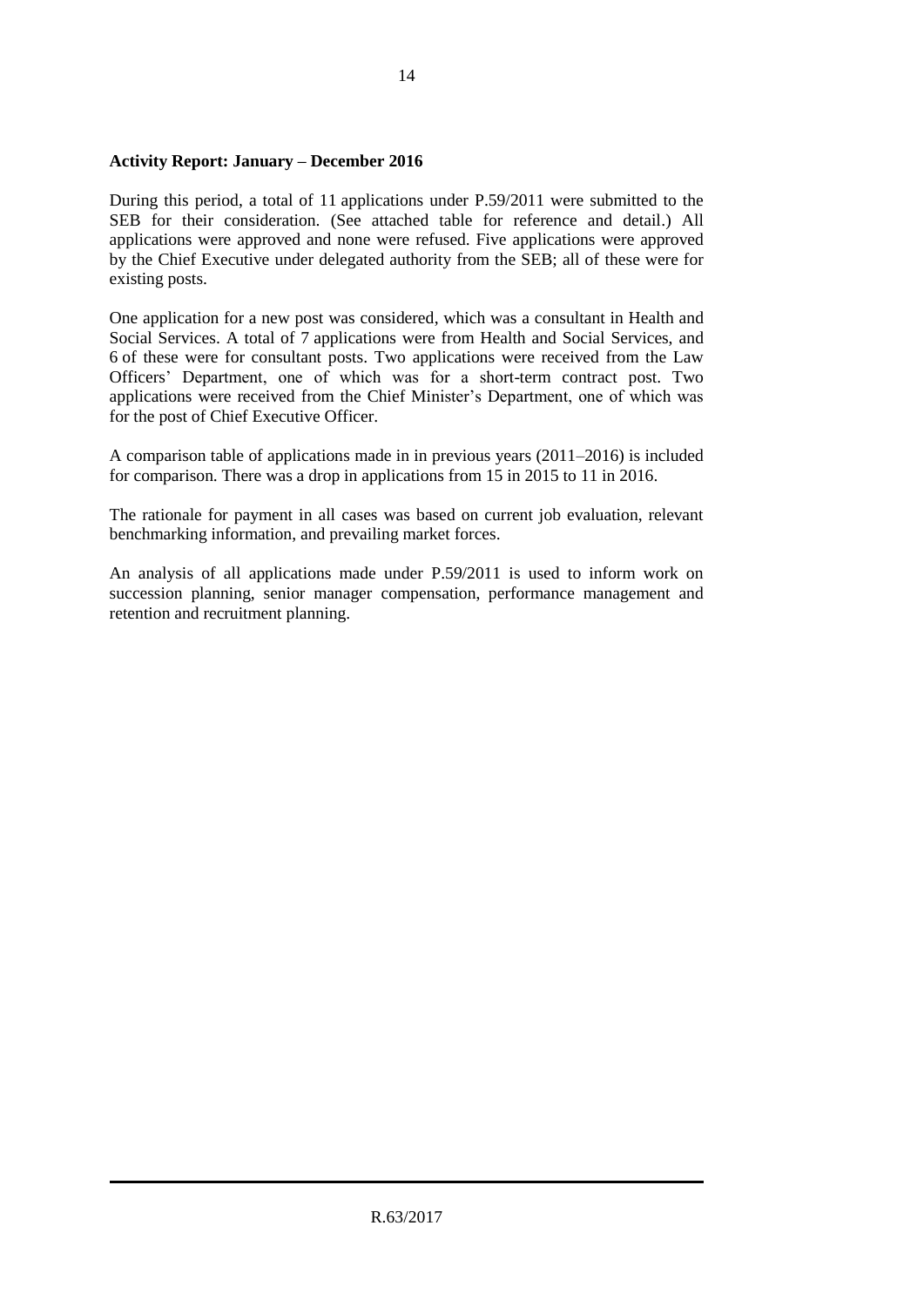**APPENDIX 2 (Cont'd.)** 

| <b>Department</b>    | <b>Job Title</b>                      | <b>Approved salary</b><br>range | <b>Relevant</b><br><b>Comments</b> | Approved<br>Y/N | <b>Salary</b><br>within | Method of<br><b>Appointment</b> | <b>Date Considered</b> |
|----------------------|---------------------------------------|---------------------------------|------------------------------------|-----------------|-------------------------|---------------------------------|------------------------|
|                      |                                       |                                 |                                    |                 | approved                |                                 |                        |
|                      |                                       |                                 |                                    |                 | range                   |                                 |                        |
| Treasury and         | <b>Comptroller of Taxes</b>           | £131,000 - £150,000             | Existing                           | Y               | Y                       | External                        | 30/01/2015 SEB         |
| Resources            |                                       |                                 | Post                               |                 |                         | Appointment                     |                        |
| Education, Sport     | Head-Teacher, JCG                     | £90,000 - £110,000              | Existing                           | Y               | Y                       | Salary                          | 30/01/2015 SEB         |
| and Culture          |                                       |                                 | post                               |                 |                         | Review                          |                        |
| Chief Minister's     | <b>Business Change Director e-Gov</b> | £111,000 - £130,000             | New post                           | Y               | Y                       | Internal                        | 30/01/2015 SEB         |
| Department           |                                       |                                 |                                    |                 |                         | Appointment                     |                        |
| Home Affairs         | <b>Chief Officer</b>                  |                                 | Existing                           | Y               | Y                       | Internal                        | 30/01/2015 SEB         |
|                      |                                       |                                 | Post                               |                 |                         | Appointment                     |                        |
| Home Affairs         | Deputy Chief Officer, Police          | £90,000 - £110,000              | Existing                           | Y               | Y                       | Internal                        | 20/05/2015 CEO         |
|                      |                                       |                                 | Post                               |                 |                         | Appointment                     |                        |
| <b>States Greffe</b> | Greffier of the States                | £111,000 - £130,000             | Existing                           | Y               | Y                       | External                        | 20/05/2015 CEO         |
|                      |                                       |                                 | Post                               |                 |                         |                                 |                        |
| Treasury and         | Treasurer                             | £141,000 - £160,000             | Existing                           | Y               | Y                       | Internal                        | 30/01//2015 SEB        |
| Resources            |                                       |                                 | Post                               |                 |                         | Appointment                     |                        |
| Chief Minister's     | Director of Employment Relations      | £90,000 - £110,000              | Existing                           | Y               | Y                       | Extension of                    | 31/07/2015 CEO         |
| Department           | and Organisational Development        |                                 | Post                               |                 |                         | contract                        |                        |
| Chief Minister's     | Director of Human Resources, HSSD     | £121,000 - £140,000             | Existing                           | Y               | Y                       | Extension of                    | 31/07/2015 CEO         |
| Department           |                                       |                                 | Post                               |                 |                         | contract                        |                        |
| Law Officers'        | Director of Civil Division            | £121,000 - £140,000             | Existing                           | Y               | Y                       | Internal                        | 22/09/2015 CEO         |
| Department           |                                       |                                 | Post                               |                 |                         | Appointment                     |                        |

#### **P.59 APPLICATIONS January – December 2015**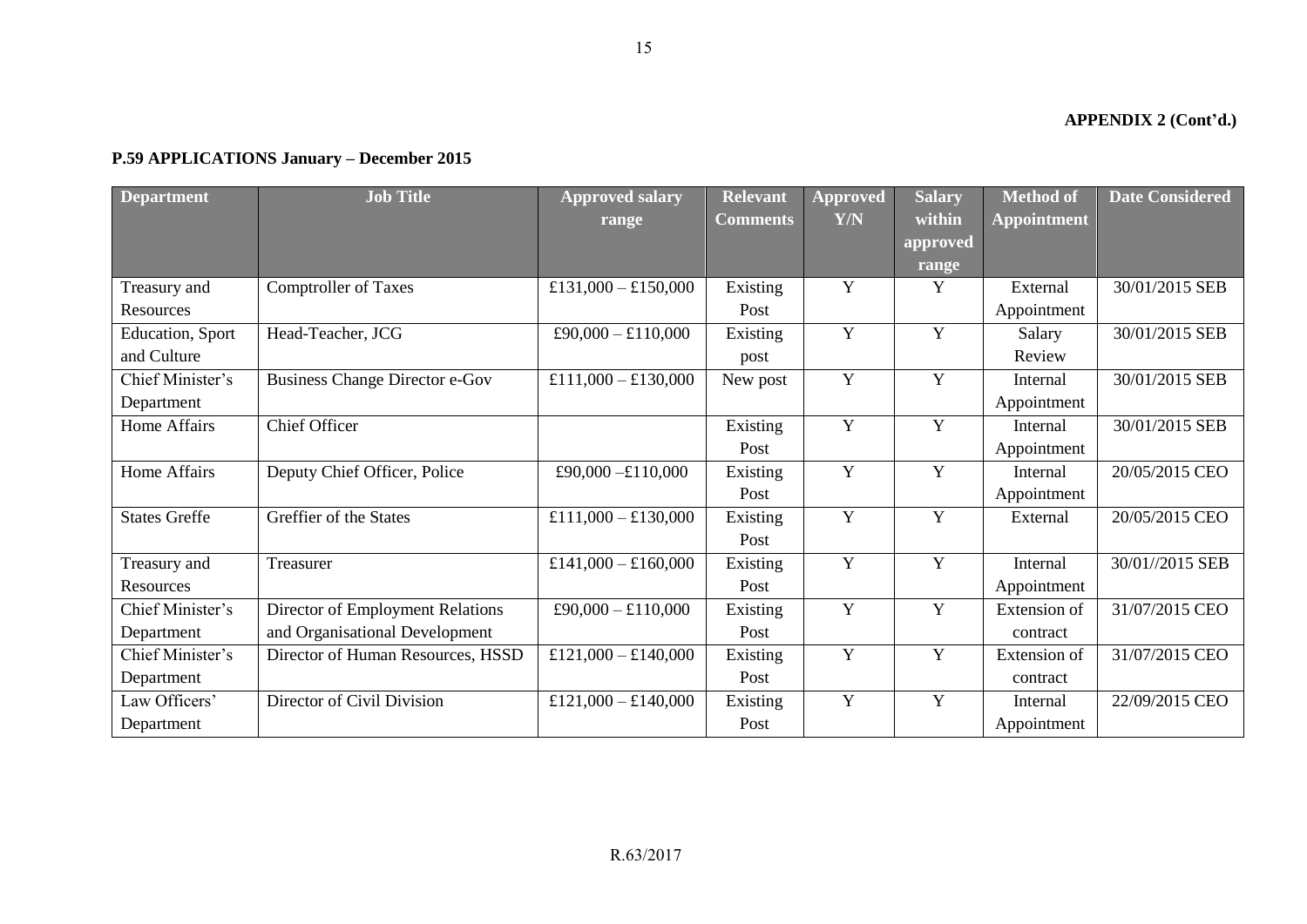| <b>Department</b> | <b>Job Title</b>                        | <b>Approved salary</b><br>range | <b>Relevant</b><br><b>Comments</b> | <b>Approved</b><br>Y/N | <b>Salary</b><br>within | <b>Method of</b><br><b>Appointment</b> | <b>Date Considered</b> |
|-------------------|-----------------------------------------|---------------------------------|------------------------------------|------------------------|-------------------------|----------------------------------------|------------------------|
|                   |                                         |                                 |                                    |                        | approved                |                                        |                        |
|                   |                                         |                                 |                                    |                        | range                   |                                        |                        |
| Health and Social | <b>Consultant in Dermatology</b>        | £75,249 – £136,935              | Existing                           | Y                      | Y                       | External                               | 22/09/2015 CEO         |
| Services          |                                         |                                 | Post                               |                        |                         | Appointment                            |                        |
| Health and Social | Interim Director of Children's          | $£840$ per day                  | Existing                           | Y                      | Y                       | External                               | 26/10/2015             |
| Services          | Services                                |                                 | Post                               |                        |                         | Appointment                            |                        |
| Chief Minister's  | Director of Strategic Sourcing and      | £900 per day                    | <b>New</b>                         | Y                      | Y                       | External                               | 30/11/2015 SEB         |
| Department        | <b>Contract Management</b>              |                                 |                                    |                        |                         | Appointment                            |                        |
| Chief Minister's  | Head of Service, External Relations     | £141,000 - £160,000             | Existing                           | Y                      | Y                       | External                               | 14/12/2015 SEB         |
| Department        |                                         |                                 | Post                               |                        |                         | Appointment                            |                        |
|                   |                                         |                                 | (revised)                          |                        |                         |                                        |                        |
| Health and Social | <b>Consultant in Cellular Pathology</b> | £75,249 – £136,935              | <b>New</b>                         | Y                      | Y                       | External                               | 14/12/2015 SEB         |
| Services          |                                         |                                 |                                    |                        |                         | Appointment                            |                        |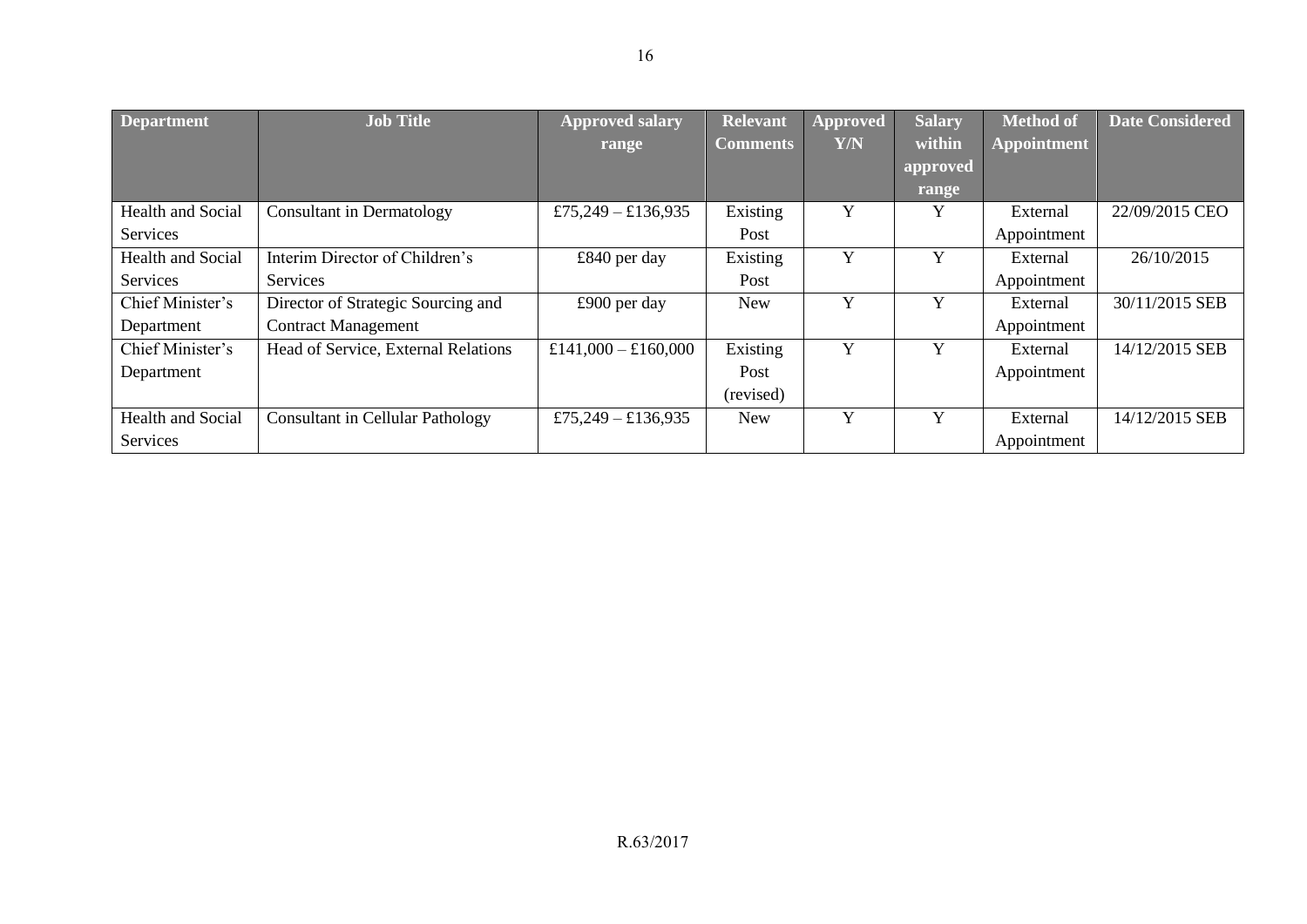## **APPENDIX 2 (Cont'd.)**

| <b>Department</b>        | <b>Job Title</b>                       | <b>Approved salary</b> | <b>Relevant</b> | Approved       | <b>Salary</b>  | <b>Method of</b>   | <b>Date Considered</b> |
|--------------------------|----------------------------------------|------------------------|-----------------|----------------|----------------|--------------------|------------------------|
|                          |                                        | range                  | <b>Comments</b> | Y/N            | within         | <b>Appointment</b> |                        |
|                          |                                        |                        |                 |                | approved       |                    |                        |
|                          |                                        |                        |                 |                | range          |                    |                        |
| <b>Health and Social</b> | <b>Consultant Ophthalmologist</b>      | £78,281 - £142,453     | Existing        | Y              | Y              | External           | 03/02/2016 CEO         |
| services                 |                                        |                        |                 |                |                | Appointment        |                        |
| Health and Social        | <b>Operations Director – Community</b> | £90,000 - £110,000     | New Post        | $\mathbf Y$    | Y              | External           | 01/02/2016 SEB         |
| Services                 | and Social Services                    |                        |                 |                |                | Appointment        |                        |
| Health and Social        | Primary Care Medical Director          | £75,000 - £136,935     | Existing        | $\mathbf Y$    | Y              | External           | 01/03/2016 CEO         |
| Services                 |                                        |                        |                 |                |                | Appointment        |                        |
| <b>Health and Social</b> | Consultant in Trauma and               | £78,281 - £142,453     | Existing        | Y              | Y              | External           | 08/03/2016 CEO         |
| <b>Services</b>          | Orthopaedics                           |                        | Post            |                |                | Appointment        |                        |
| Health and Social        | Consultant in Oncology 2 Posts         | £78,281 - £142,453     | Existing        | $\mathbf Y$    | Y              | External           | 11/04/2016 CEO         |
| Services                 |                                        |                        | Posts           |                |                | Appointment        |                        |
| Law Officers'            | Director of the Criminal Division      | £112,000 - £150,000    | Existing        | $\overline{Y}$ | $\overline{Y}$ | Internal           | 14/07/2016 CEO         |
| Department               |                                        |                        | Post            |                |                | Appointment        |                        |
| Chief Minister's         | <b>Director of Financial Services</b>  | £191,000 - £210,000    | Existing        | $\overline{Y}$ | $\overline{Y}$ | External           | 26/07/2016 SEB         |
| Department               |                                        |                        | Post            |                |                | Appointment        |                        |
| Chief Minister's         | <b>Chief Executive Officer</b>         | £191,000 - £210,000    | Existing        | $\mathbf Y$    | Not yet        | External           | 26/07/2016 SEB         |
| Department               |                                        |                        | Post            |                | appointed      | Appointment        |                        |
| Health and Social        | <b>Consultant Interface Physician</b>  | £78,281 - £142,453     | Existing        | $\mathbf Y$    | Y              | External           | 22/09/2016 CEO         |
| Services                 |                                        |                        | Post            |                |                | Appointment        |                        |
| Law Officers'            | Senior Legal Adviser                   | £112,000 - £120,000    | Existing        | $\overline{Y}$ | Y              | Interim            | 05/10/2016 CEO         |
| Department               |                                        |                        | Post            |                |                | Contract           |                        |
|                          |                                        |                        |                 |                |                | $(3-6$ months)     |                        |
|                          |                                        |                        |                 |                |                |                    |                        |

#### **P.59 APPLICATIONS January – December 2016**